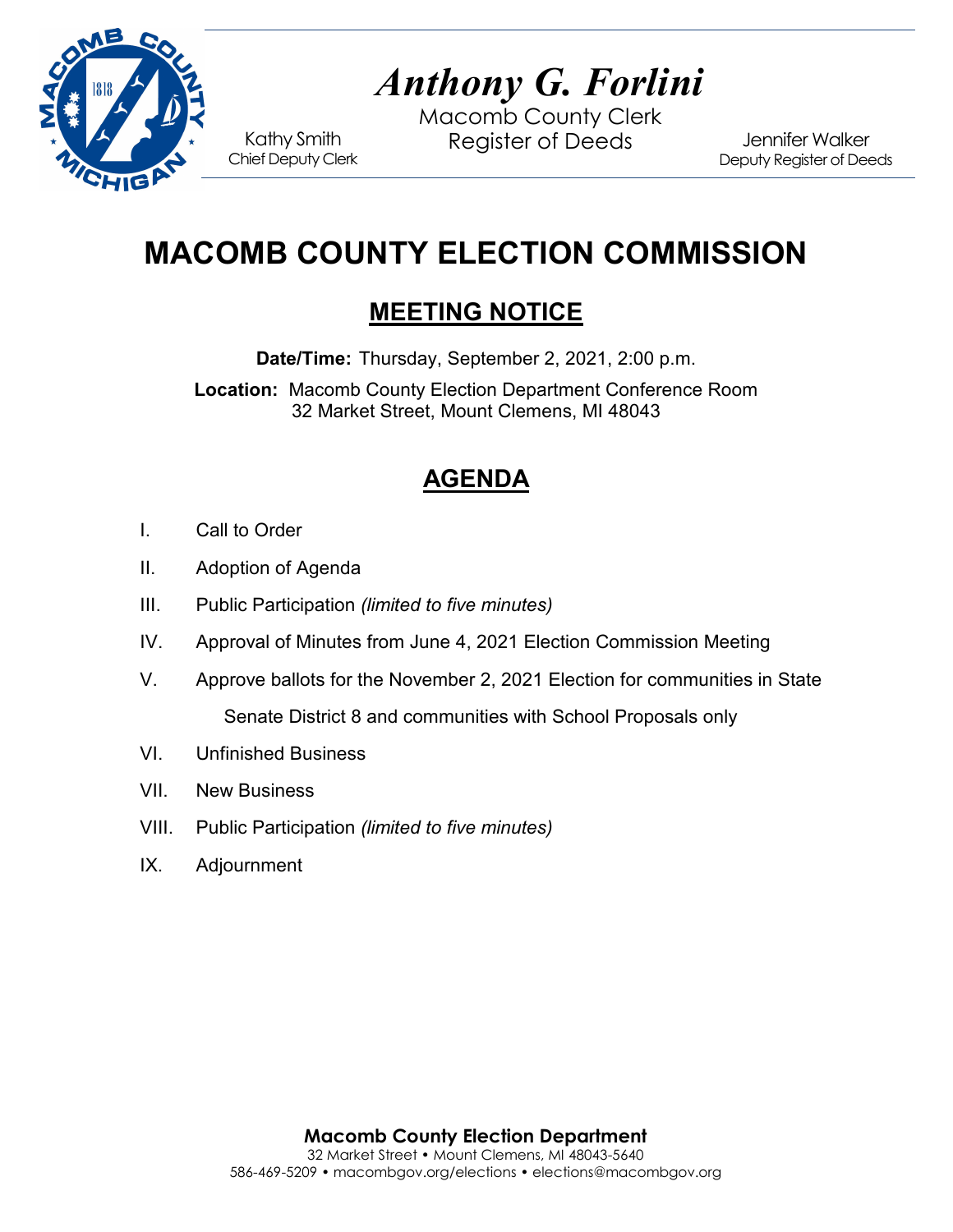### **MACOMB COUNTY ELECTION COMMISSION SPECIAL MEETING June 4, 2021**

#### **UNOFFICIAL MINUTES**

The Macomb County Election Commission met on Friday, June 4, 2021, through a video call using Google Meet with the following members present:

|               | Larry Rocca - County Treasurer - In Mt. Clemens<br>Anthony Wickersham - County Sheriff - In Mt. Clemens<br>Anthony G. Forlini – County Clerk and Register of Deeds – In Mt. Clemens |
|---------------|-------------------------------------------------------------------------------------------------------------------------------------------------------------------------------------|
| Excused:      | Judge Kathryn George - Senior Probate Judge                                                                                                                                         |
| Also Present: | Michael Grix - Election Department<br>Goce Nedanovski - Election Department<br>Frank Krycia - Corporation Counsel's Office<br>Aaron Thomas - Corporation Counsel's Office           |

#### **CALL TO ORDER**

Larry Rocca called the meeting to order at 9:00 a.m. Anthony Forlini made a motion to appoint Anthony Wickersham in Judge George's place. Larry Rocca seconded the motion. The motion carried unanimously.

#### **MOTION TO ADOPT AGENDA**

A motion to adopt the agenda was made by Anthony Wickersham. Anthony Forlini seconded the motion. The motion carried unanimously.

#### **PUBLIC PARTICIPATION**

None

#### **APPROVAL OF MINUTES FROM JANUARY 20, 2021 MEETING**

Anthony Wickersham made a motion to approve the minutes as presented. Anthony Forlini seconded the motion. The motion carried unaniously.

#### **APPROVAL OF BALLOTS FOR THE AUGUST 3, 2021 ELECTION**

Anthony Forlini made a motion to approve the ballots. Anthony Wickersham seconded the motion. Frank Krycia stated that there were no lawsuits affecting the approval of these ballots. The motion carried unanimously.

#### **UNFINISHED BUSINESS**

None

#### **NEW BUSINESS**

None